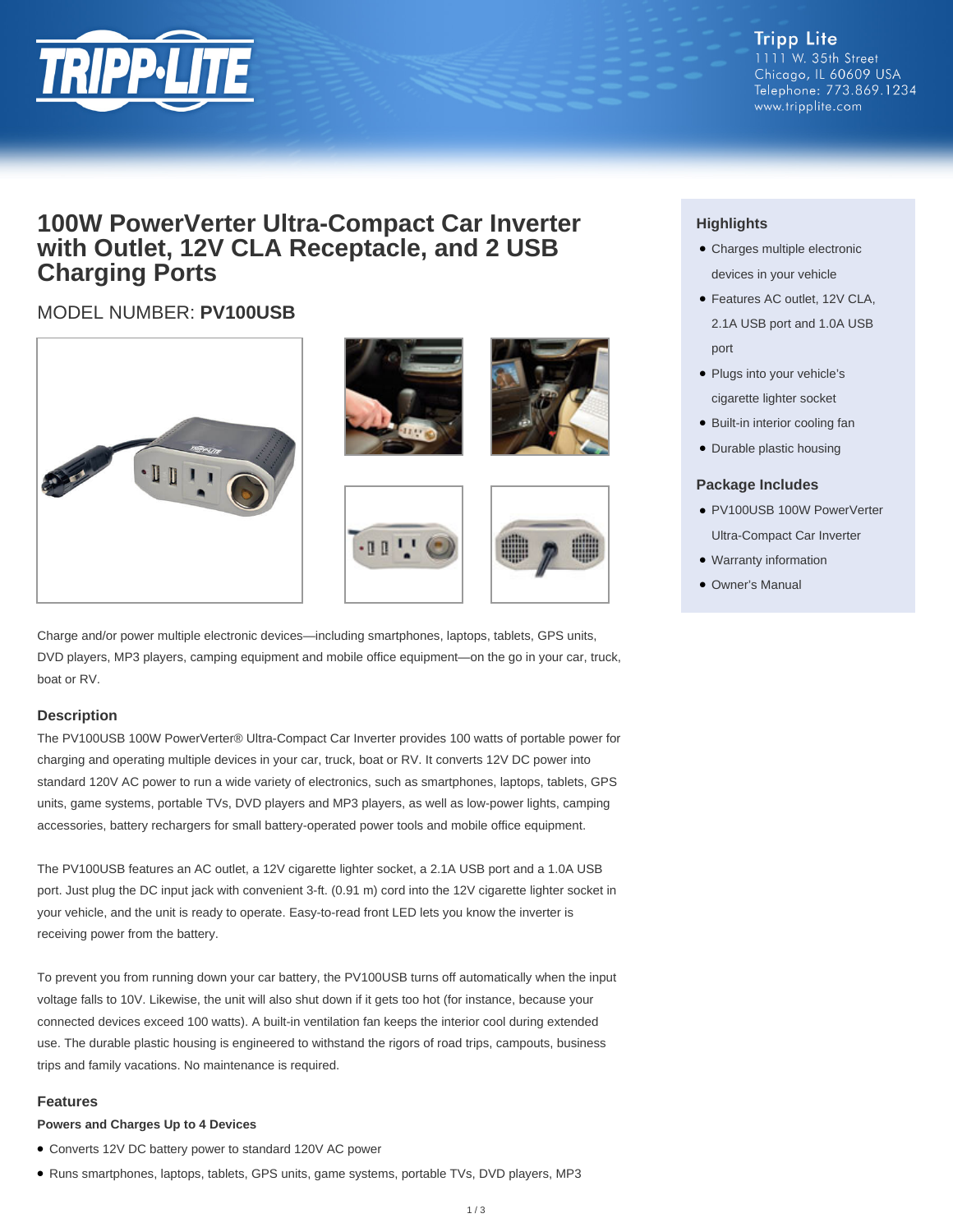

players and other electronics

- Features AC outlet, 12V cigarette lighter socket, 2.1A USB port and 1.0A USB port
- Outputs 100 watts (continuous); 200 watts (peak)

#### **Easy to Use**

- DC jack plugs into the cigarette lighter socket in your car, truck, boat or RV
- Flexible 3-ft. (0.91 m) cord allows devices to run in the back seat
- Front LED indicates the unit is receiving power from the battery

#### **Premium Construction**

- Durable plastic housing built to withstand rigors of travel
- Built-in ventilation fan keeps the interior cool during extended use
- Automatic low-voltage shutoff prevents deep vehicle battery discharge at 10V
- No maintenance required

# **Specifications**

| <b>OVERVIEW</b>                        |                                               |  |
|----------------------------------------|-----------------------------------------------|--|
| <b>UPC Code</b>                        | 037332187888                                  |  |
|                                        |                                               |  |
| <b>INPUT</b>                           |                                               |  |
| Input Connection Type                  | 12VDC cigarette lighter input plug connection |  |
| Voltage Compatibility (VDC)            | 12                                            |  |
| Input Cord Length (ft.)                | 3                                             |  |
| Input Cord Length (m)                  | 0.91                                          |  |
|                                        |                                               |  |
| <b>OUTPUT</b>                          |                                               |  |
| <b>Frequency Compatibility</b>         | 60 Hz                                         |  |
| Pure Sine Wave Output                  | <b>No</b>                                     |  |
| Output (Watts)                         | 100                                           |  |
| Nominal Output Voltage(s)<br>Supported | <b>120V</b>                                   |  |
| <b>Output Receptacles</b>              | $(1)$ 5-15R                                   |  |
| Continuous Output Capacity (Watts)     | 100                                           |  |
| Peak Output Capacity (Watts)           | 200                                           |  |
| <b>Output Frequency Regulation</b>     | 60 Hz (+/- 3 Hz)                              |  |
| <b>Overload Protection</b>             | 12A fuse                                      |  |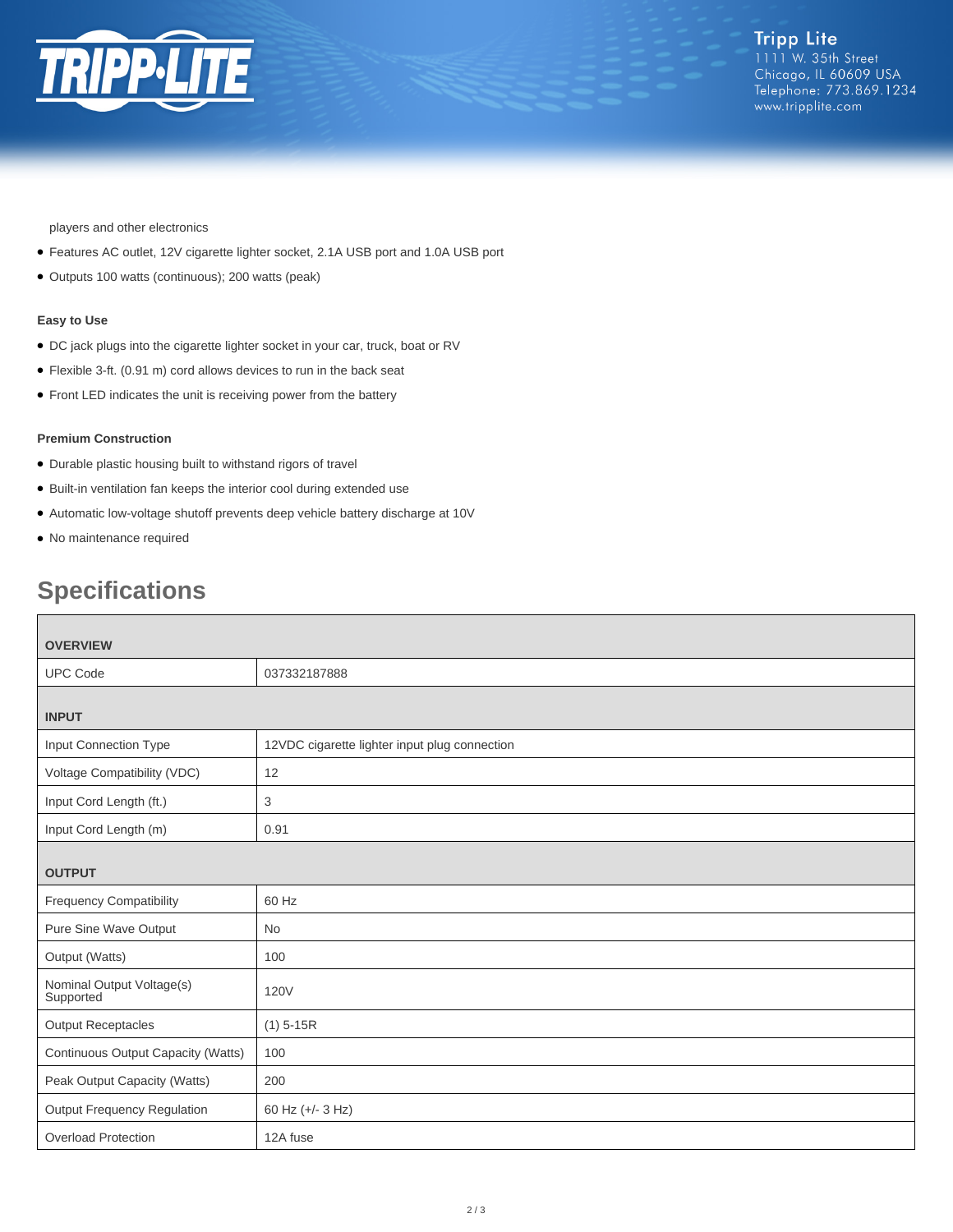

| <b>BATTERY</b>                         |                                |  |
|----------------------------------------|--------------------------------|--|
| DC System Voltage (VDC)                | 12                             |  |
|                                        |                                |  |
| <b>CHARGING</b>                        |                                |  |
| Charging Ports / Amps                  | $(1)$ 1A; $(1)$ 2.1A           |  |
| <b>PHYSICAL</b>                        |                                |  |
|                                        |                                |  |
| Material of Construction               | Plastic                        |  |
| Shipping Dimensions (hwd / cm)         | 10.50 x 4.60 x 14.00           |  |
| Shipping Dimensions (hwd / in.)        | $4.13 \times 1.81 \times 5.51$ |  |
| Shipping Weight (kg)                   | 0.37                           |  |
| Shipping Weight (lbs.)                 | 0.80                           |  |
| Unit Dimensions (hwd / cm)             | 10.0x4.10x8.30                 |  |
| Unit Dimensions (hwd / in.)            | 3.94 x 1.61 x 3.27             |  |
| Unit Weight (kg)                       | 0.24                           |  |
| Unit Weight (lbs.)                     | .538                           |  |
| <b>WARRANTY</b>                        |                                |  |
| Product Warranty Period<br>(Worldwide) | 1-year limited warranty        |  |

© 2021 Tripp Lite. All rights reserved. All product and company names are trademarks or registered trademarks of their respective holders. Use of them does not imply any affiliation with or endorsement by them. Tripp Lite has a policy of continuous improvement. Specifications are subject to change without notice. Tripp Lite uses primary and third-party agencies to test its products for compliance with standards. See a list of Tripp Lite's testing agencies: <https://www.tripplite.com/products/product-certification-agencies>